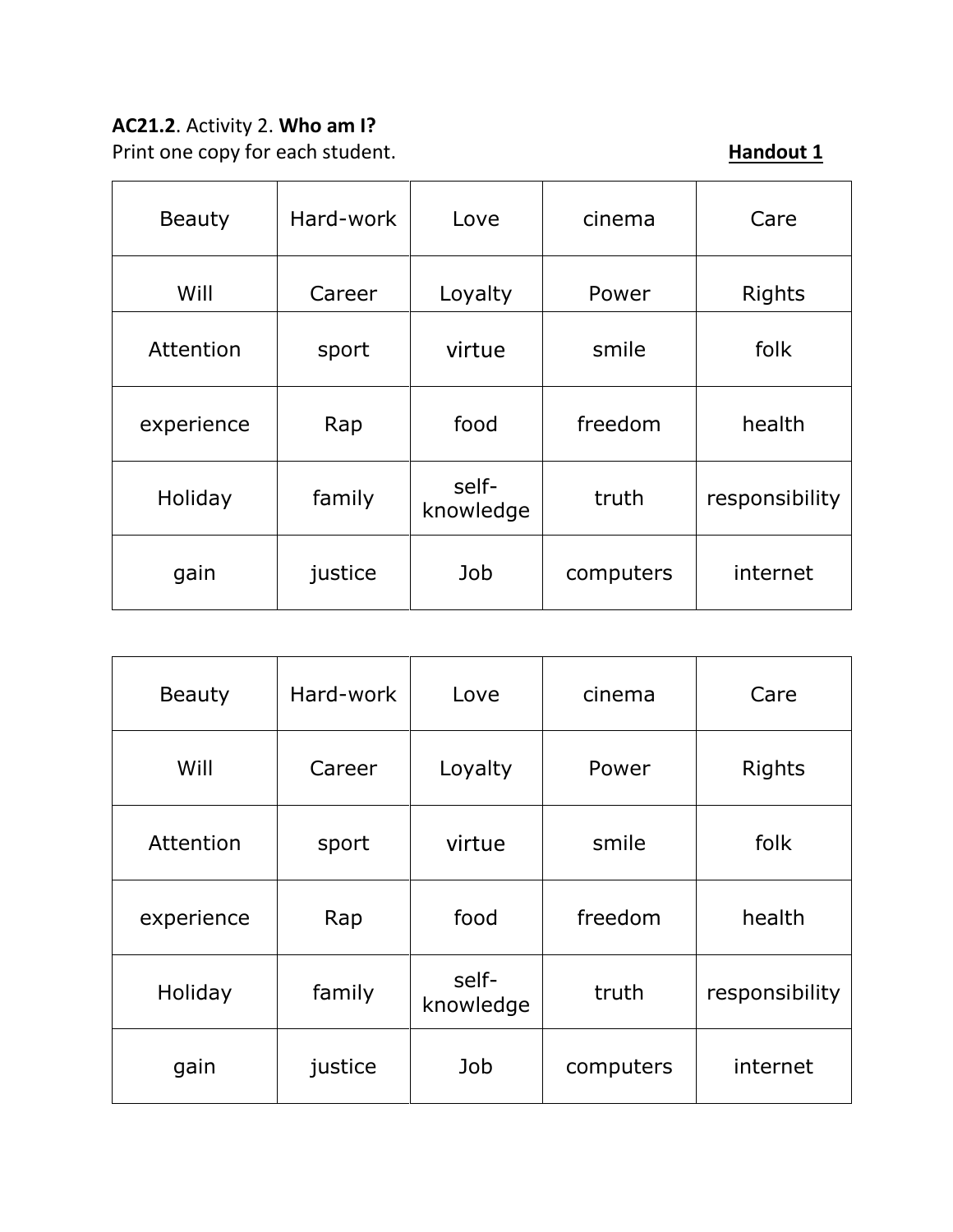**AC21.3**. Activity 3. THE SCATER'S LANE in the Central City park (Duration 35 ')

Case study

### **SKATERS' LANE IN THE CENTRAL CITY PARK**

In order to preserve public order and the municipal property, the local authorities proposed that the lanes with cascades for skaters in the Central City Park to be banned. The existing ones will be demolished, and no new constructions will be allowed.

Young people from the city, for years, have been demanding that in the Central City Park there is a special area/ lane for skateboard and skate riders which is equipped with modern cascades. But their wish has not yet been respected.

When they learn that they will be banned from sporting in the Central City Park, they decide not to remain passive but to organize a campaign to protect their RIGHTS in front of the Town Hall.

### **Stage I of the Case Study**

#### *Organization of students in Stage I:*

- 1. Divide the class into three groups.
- 2. Each group receives a copy of *Handout 2* with the Case Study Leaflet SCATERS' LANE IN THE CENTRAL CITY PARK and the discussion questions included.
- 3. The students in each group share their opinions and ideas on the issues.

The teacher instructs the students to:

o Update their knowledge of the Convention on the Rights of the Child adapted version for children

> [https://www.savethechildren.org.uk/content/dam/global/reports/un](https://www.savethechildren.org.uk/content/dam/global/reports/uncrc-child-friendly-version1.pdf) [crc-child-friendly-version1.pdf](https://www.savethechildren.org.uk/content/dam/global/reports/uncrc-child-friendly-version1.pdf) and determine which rights the city government will violate with the plans to ban skaters in the Central City Park (Art. 31).

o Seek objective information and formulate their argumentation in order to protect their rights before the representatives of the local authorities.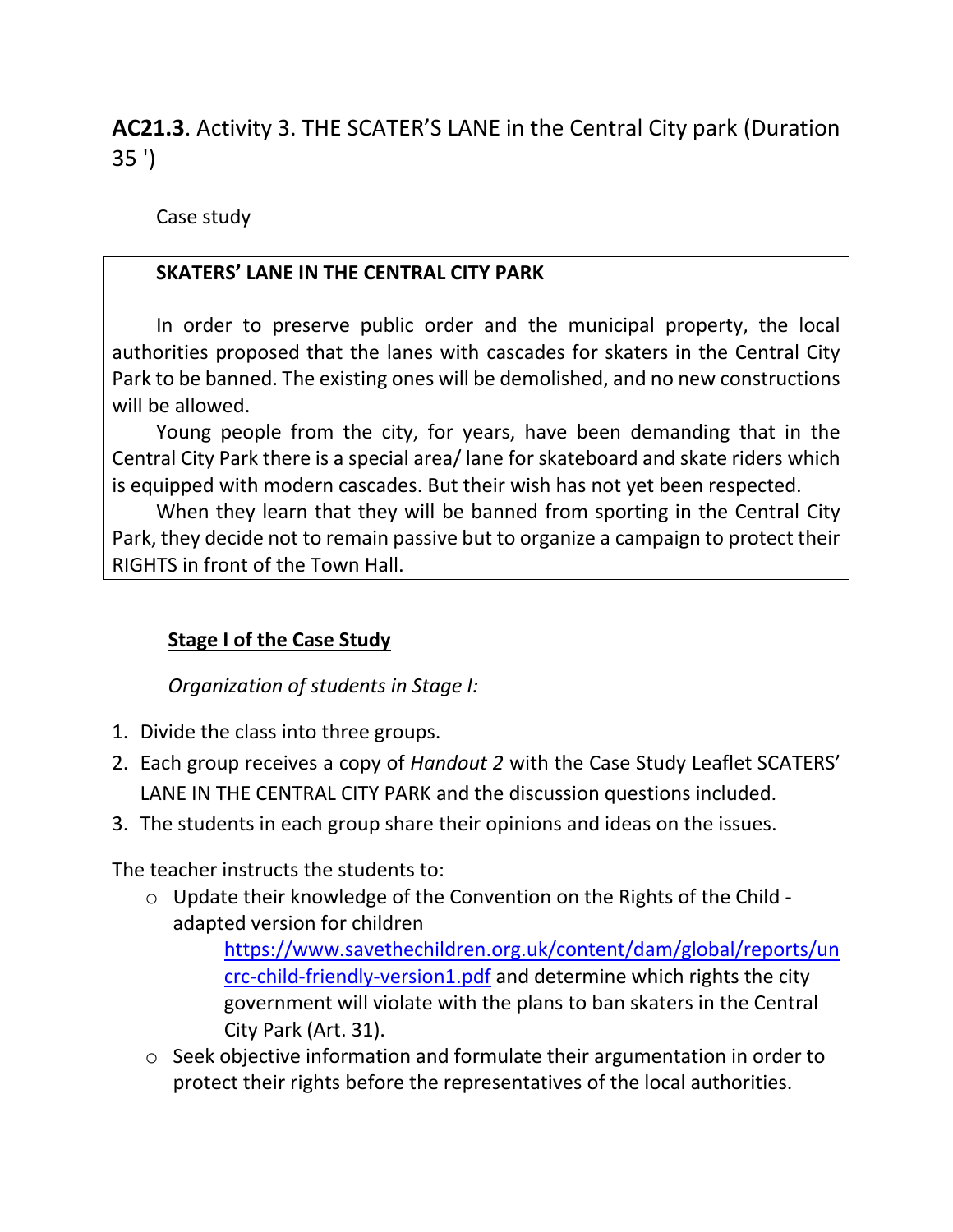*Suggested tips:*

- $\checkmark$  Explore in which other cities in the country (or countries of the European Union) there are specially designated urban spaces for skaters;
- $\checkmark$  Research which are the world or European skateboarding and skating champions and how they prepare for competitions;
- $\checkmark$  Prepare a proposal for volunteer work to clean up the lane that you insist on setting up in Central City Park;
- $\checkmark$  Contact the best entrepreneurs in town and invite them to donate money to support your idea.
- o Plan an active PR campaign.

*Suggested tips:*

- $\checkmark$  Connect with people in the city council or famous public figures (singers, musicians, actors, etc.) who could support your human rights actions!
- $\checkmark$  Invite the media!
- $\checkmark$  Think of attractive ways to present your position on the issue! for example: slogans with messages to the public; flash mob - all children are obese, become addicted to substances because they do not have adequate sports facilities and meaningful opportunities for leisure activities, etc.
- 4. As a result of the shared opinions, each group prepares a sketch presenting what they would do to protect their rights.

Instruction to the students in the 3 groups:

A / A team member is to read the case description aloud.

B / Group members discuss the questions posed after the case description.

C / Considering the ideas form the discussion, the group prepares a short sketch presenting their participation in the campaign to protect their rights.